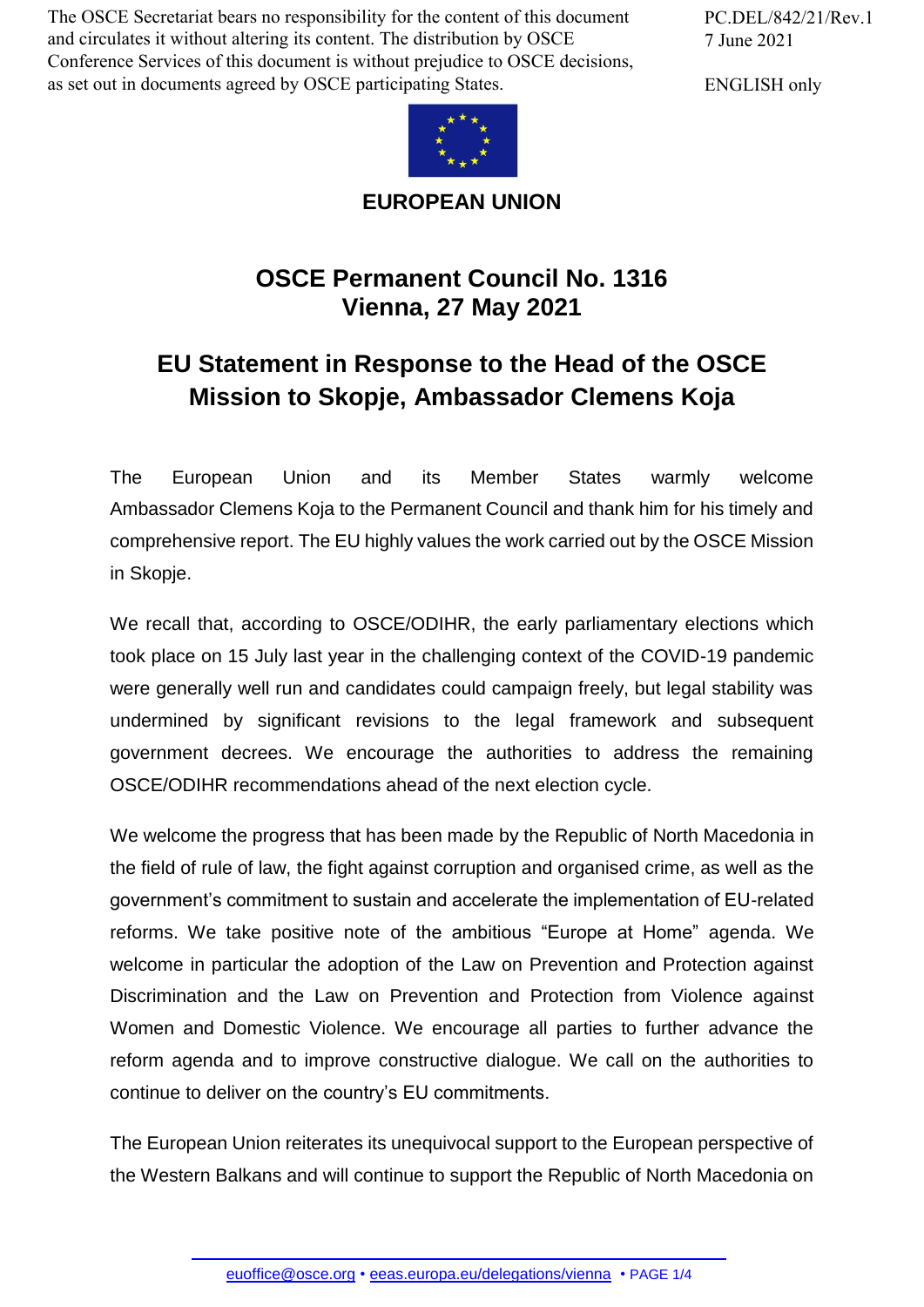its path to the EU and looks forward to the holding of the first Intergovernmental Conference as soon as possible. We also recall the importance of achieving tangible results and implementing bilateral agreements fully, consistently and in good faith, including the Prespa Agreement with Greece and the Treaty on Good Neighbourly Relations with Bulgaria, as part of the enlargement process.

The EU has supported the Western Balkans in their efforts to respond to the COVID-19 pandemic and we will continue to do so, both with regard to the socio-economic impact of the crisis and to the vaccination campaign. The EU is one of the biggest contributors to COVAX, which is foreseen to provide vaccines for around 20% of the population. In addition, we have recently started delivering the first of almost 120,000 vaccine doses for the Republic of North Macedonia fully financed by the EU. We commend the Mission for its COVID-19 Response Fund to mitigate the socialeconomic consequences of the COVID-19 crisis for the most vulnerable persons and would be interested in hearing more about this innovative tool.

We welcome the Mission's intention to continue its focus on human rights and fundamental freedoms, and on tolerance and non-discrimination, including the implementation of the laws on prevention of discrimination and hate crime. We welcome the continued activities of the mission supporting the implementation of the Ohrid Framework Agreement, promoting a multi-ethnic society and advancing constructive inter-ethnic relations, by paying special attention to promoting integrative policies, including in the area of education and youth participation. We also appreciate the focus on the most vulnerable communities, including Roma.

We fully support the inclusion of gender considerations into the mission's policy dialogue with host authorities, mainstreaming gender equality into all of its programmatic work and developing targeted actions for women's empowerment.

We share your assessment that it is important for the Mission to continue its work on media policy, with particular focus on the important issues of freedom of media, safety of journalists and media literacy.

We fully support the Mission's continuous long-term efforts in promoting the rule of law, including extending its monitoring efforts and assistance in the implementation of the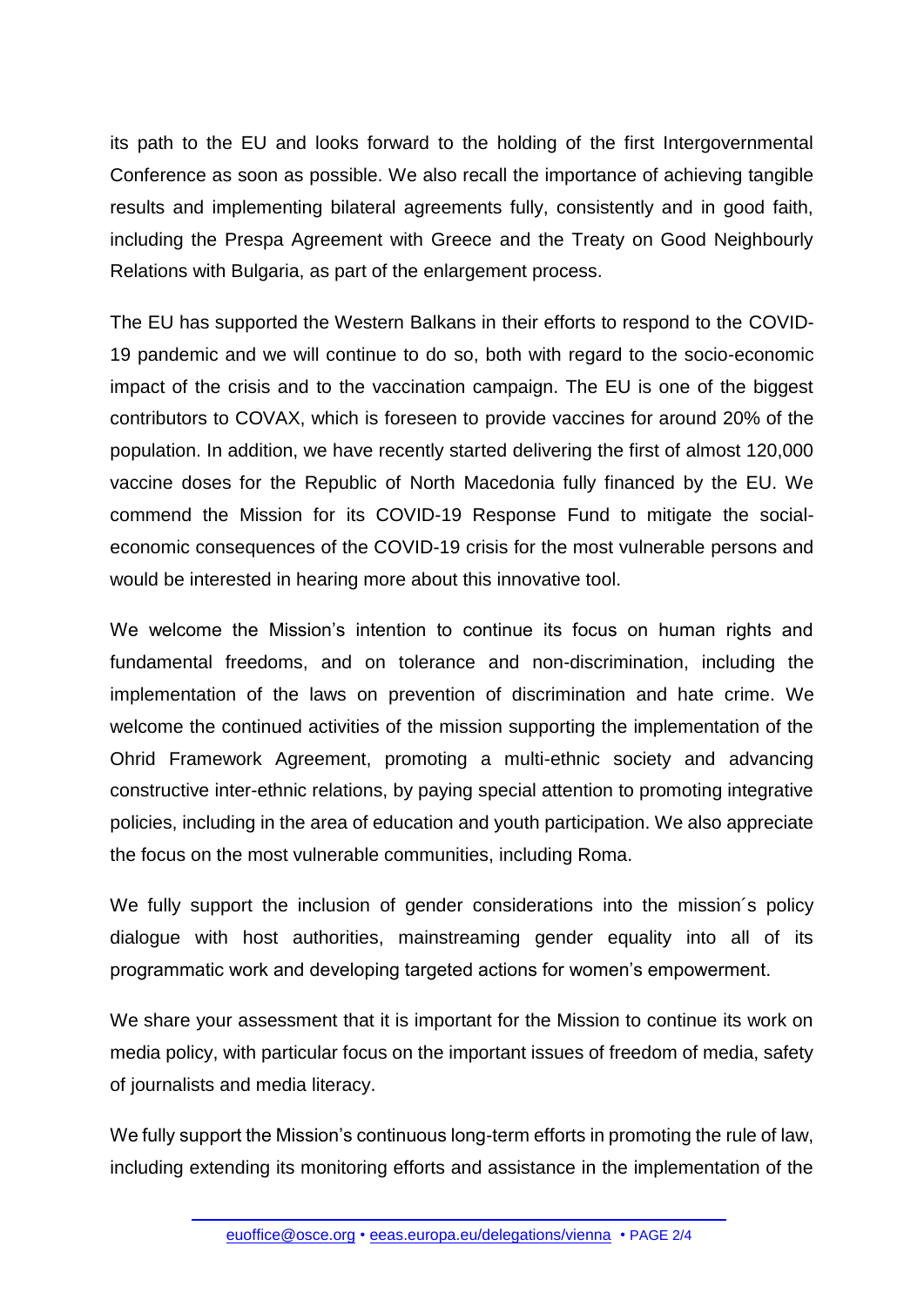National Judicial Reform Strategy. We welcome your active support to relevant national stakeholders in developing policies, including digitalisation, designed to improve the efficiency, transparency and accessibility of justice. We also appreciate the Mission's continued monitoring of trials and look forward to cooperating with you in the context of the EU project in this area.

We encourage the Mission to continue its support to the implementation of an inclusive and sustainable Reform of Public Administration. We appreciate your intention to continue your activities for strengthening the parliamentary oversight, democratic lawmaking and election management. We support your efforts to improve efficiency, transparency and accountability of local government.

As far as the Politico-Military Dimension is concerned, we highly appreciate the intention to support the host country's police reform with the aim of creating a professional and independent police service trusted by all citizens. The following topics also remain of high relevance to the EU: fighting financial crimes and corruption in all its forms, combatting transnational threats and organized crime, in particular in helping to implement the National Strategy on Countering Terrorism, countering the trafficking in human beings as well as in weapons, ammunition and explosives, addressing cyberattacks, also strengthening regional cooperation and operational capacities for integrated border management.

The EU encourages the Mission to continue work on migration and on challenges like environmental degradation, competition over natural resources, the fight against corruption and its facilitation of trafficking in natural resources and climate change. We appreciate your support for the Aarhus centre and we believe that the Mission could use OSCE's expertise and networks to cooperate with relevant stakeholders with the aim of broadening environmental awareness.

Finally, we remain committed to supporting the Mission in its work and we would like to wish you and your able team every success.

The Candidate Countries MONTENEGRO\*, SERBIA\* and ALBANIA\*, the Country of the Stabilisation and Association Process and Potential Candidate BOSNIA and HERZEGOVINA, and the EFTA countries ICELAND and LIECHTENSTEIN, members of the European Economic Area, as well as UKRAINE, GEORGIA align themselves with this statement.